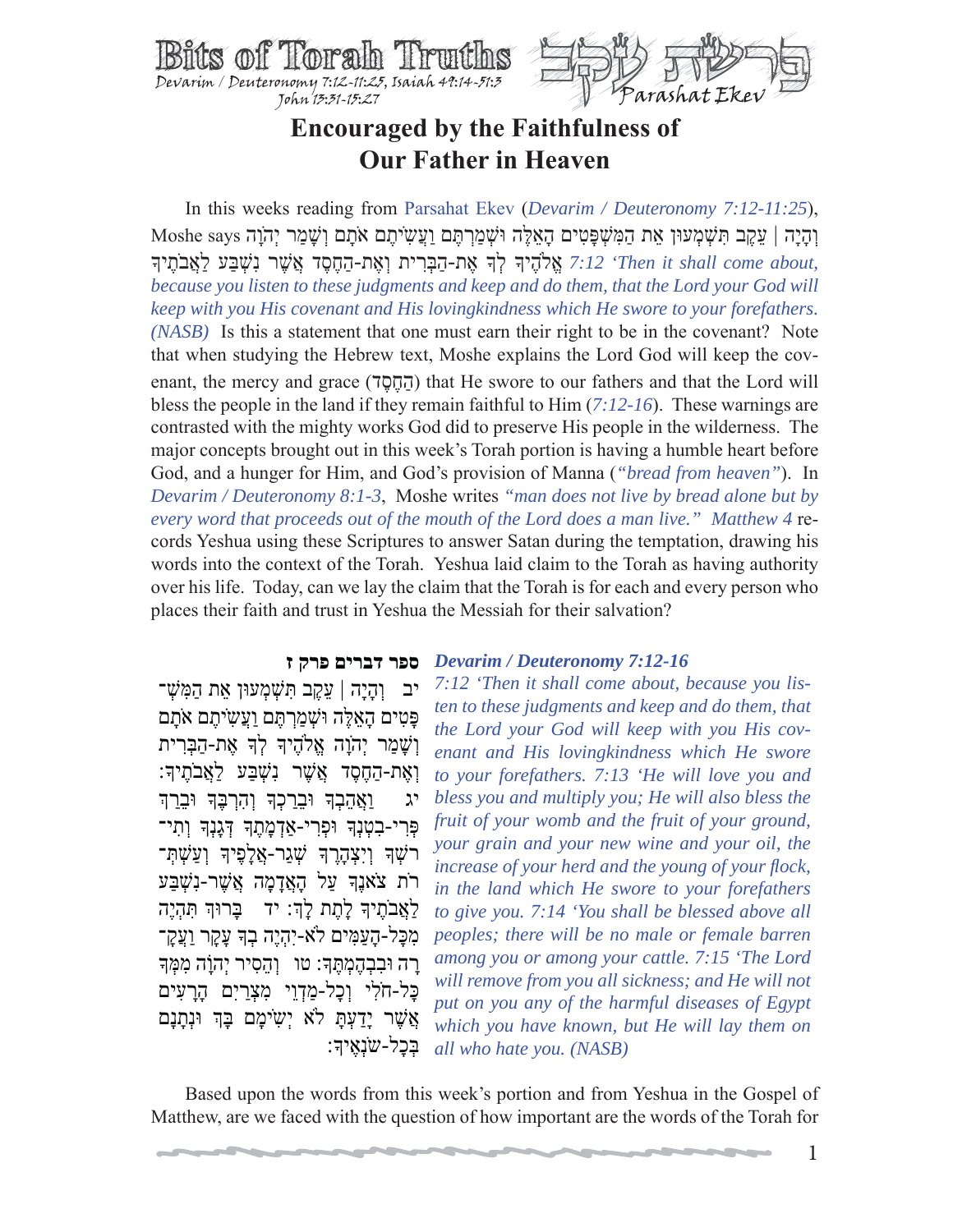us today? The Apostle Paul told us in *Romans 7:14* saying *"For we know that the Law is spiritual..."* The Torah is spiritual? If the Law is spiritual, how relevant is the Torah for our lives today? Throughout various locations within the text of the five books of Moshe, we find a statement like the one we read in *Devarim / Deuteronomy 8:1-3*.

### *Devarim / Deuteronomy 8:1-3*

*8:1 'All the commandments that I am commanding you today you shall be careful to do, that you may live and multiply, and go in and possess the land which the Lord swore to give to your forefathers. 8:2 'You shall remember all the way which the Lord your God has led you in the wilderness these forty years, that He might humble you, testing you, to know what was in your heart, whether you would keep His commandments or not. 8:3 'He humbled you and let you be hungry, and fed you with manna which you did not know, nor did your fathers know, that He might make you understand that man does not live by bread alone, but man lives by everything that proceeds out of the mouth of the Lord. (NASB)*

א ַכָּל-הַמִּצְוַה אֲשֶׁר אֲנֹכִי מְצַוְּךָ הַיּוֹם תִּשְׁמְרוּן לַעֲשׂוֹת לְמַעַן תִּחִיוּן וּרְבִי־ תֵם וּבַאתֵם וירשׁתֵּם אֶת-הָארֵץ אֲשֶׁר-נִשָּׁבּע יְהוֹה לֹאֲבֹתיכֶם: ב *ַ*וזַכְרְתַּ אֶת-כָּל-הַדֶּרְךָ אֲשֶׁר הוֹלִיכְךָ יְהוָה אֱלֹהֶיךָ זֶה אֲרַבָּעִים שָׁנָה בַּמִּדְבָּר לְמַעַן ַעֲנֹתְךָ לְנַסֹּתְךָ לַדעת אֶת-אֱשֶׁר בּלְבָבְךָ הֲתֹשָׁמֹר מִצְוֹתֵו [מִצְוֹתַיו] אִם-לֹא: ג ַוַיִעֲנָּךְ וַיַּרְעָבֶךְ וַיַּאֲכְלִךְ אֶת-הַמֵּן אֲשֶׁר לֹא-יַדַעִתַּ וְלֹא יַדְעוּן אֲבֹתֵיךְ לְמַעֲן הוֹדִיעֲךָ כִּי לֹא עַל-הַלֶּחֶם לְבַדּוֹ יְחָיֶה הָאֲדַם כִּי עַל-כַּל-מוֹצָא פִי-יְהוֹה יְחָיֶה ָה ָאָדם:

God is telling His people that the commandments are meant to enable one to live and multiply in the land he/she will be living in (Israel), the land that He swore to Abraham, Isaac, and Jacob. This is a very important statement. As a result of this statement and others, these questions come to mind: *"How is the Torah spiritual? "Can the non-Jewish peoples lay claim to the Torah?"* and *"If gentile believers can not lay claim to the Torah, are the patriarchs consider our fathers?* In light of the doctrine of Supersessionism (replacement theology), these Torah verses are not to be considered as applicable for us today, right? The Lord did all of these things and He continues to do these things because had sworn to Abraham, Isaac, and Jacob and He continues doing for His name's sake. According to both Yeshua and Paul we are the sons of Abraham. *"Do Paul's words refer to a spiritualization of the Torah?" "Does literal physical lineage overrule spiritual fatherhood?"* and *"is there a connection between the physical and the spiritual in the context of the covenant of grace we have in Yeshua?"* These are important questions for us today with regard to the relevance of the commandments in our lives.

 Studying the Hebrew Scriptures, the word Torah (תורה (means *"instruction"* or *"teaching."* The meaning of this word is a very important concept because the five books of Moshe were not designed to be used simply as a story or history book. This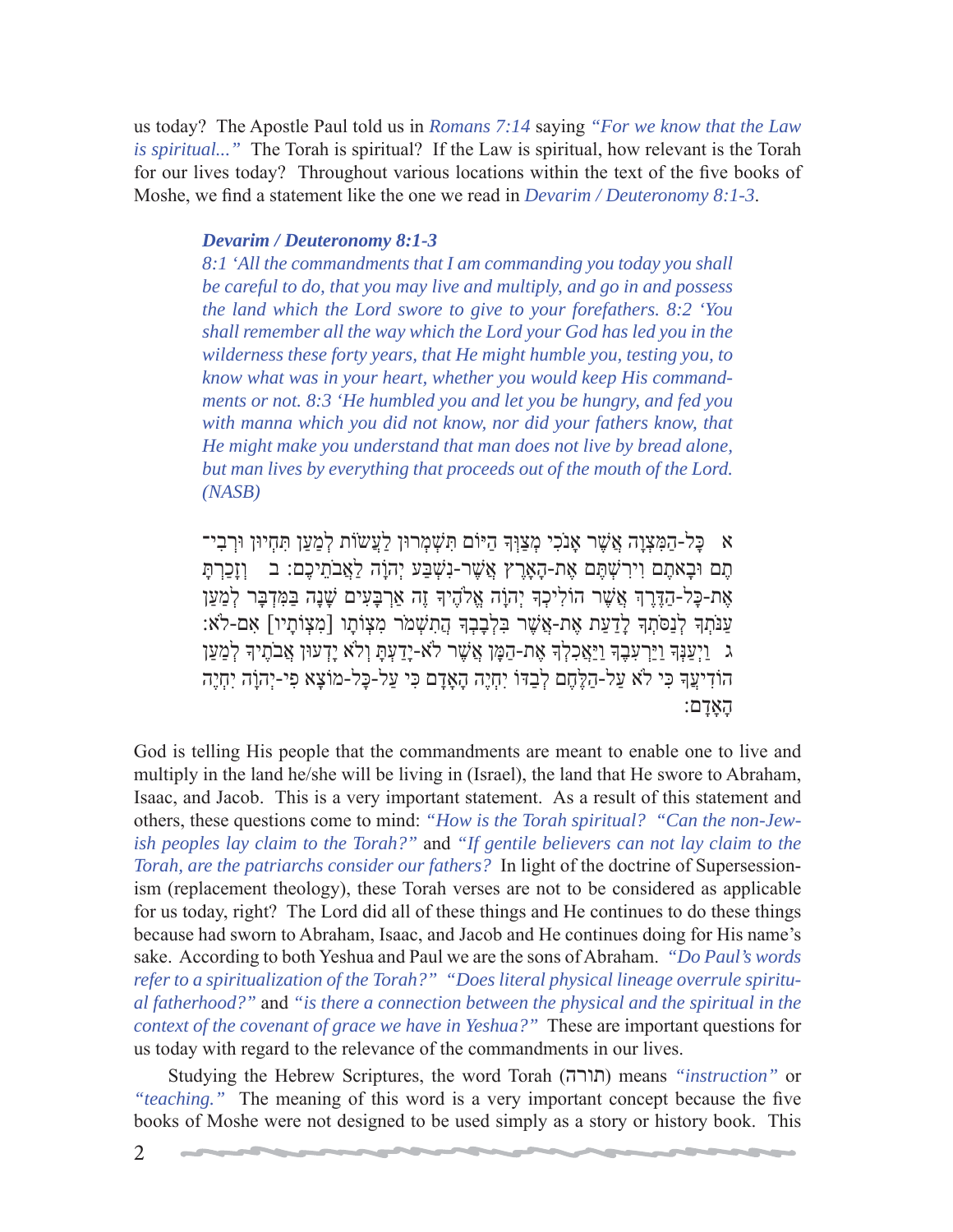is best understood by contextualizing the meaning of the Torah in our own lives. For example, are you able to say that God's Law is the primary source of *"instruction"* or *"teaching"* in your life? To bring this into greater context, here is a short (non-exhaustive) list of some areas in our lives that we have the most concern for.

## **Areas of Concern in our Lives**

- Marriage and dating
- Career and money
- Happiness
- Health
- Children
- Recreation and fun
- Personal development
- **Education**
- Politics
- Friends, family, and relatives, etc...

Based upon this short list of topics, ask yourself *"Do I view the Torah as 'instructional' or as 'teachings' to personally apply in these areas of my life?"* If you are unable to associate the five books of Moshe to these real-time every day events listed above, then a major portion of the Scriptures has become irrelevant for your life. If God's Law becomes irrelevant, there is a significant gap between what is intended in our lives and what is actually taking place. Yeshua found the Torah to be very relevant for his life and similarly we should too. This is why we go through the Torah every year.

 Based upon these Scriptures and Moshe's warning *"to keep and to do"* the commands, the rabbis wrote a parable of two gems referring to the commandments according to Midrash Rabbah Devarim, Parashat 3, Part 7 (מדרש רבה דברים פרשה ג סימן ז):

### *Midrash Rabbah Devarim, Parashat 3, Part 7*

*Another explanation, THAT THE LORD YOUR GOD WILL KEEP*  FOR YOU THE COVENANT AND THE MERCY. R. Simeon son of *Halafta said, This may be compared to a king who married a noble lady, who brought with her into the house two gems, and the king too had two corresponding gems set for her. The lady lost her gems, whereeupon the king took away his. After some time she arose and set herself right with him by bringing back the two gems. Thereupon the king too restored his. The king decreed that a crown should be made of both sets of gems and that it should be placed on the head of the noble lady. So you find that Abraham gave his children two gems (to guard), as it is said, For I have known him, to the end that he may command his children and his household after him to do righteousness and justice (Bereshit / Genesis 18:19). God too set up corresponding to them two gems, namely, lovingkindness and mercy, as it is said, God*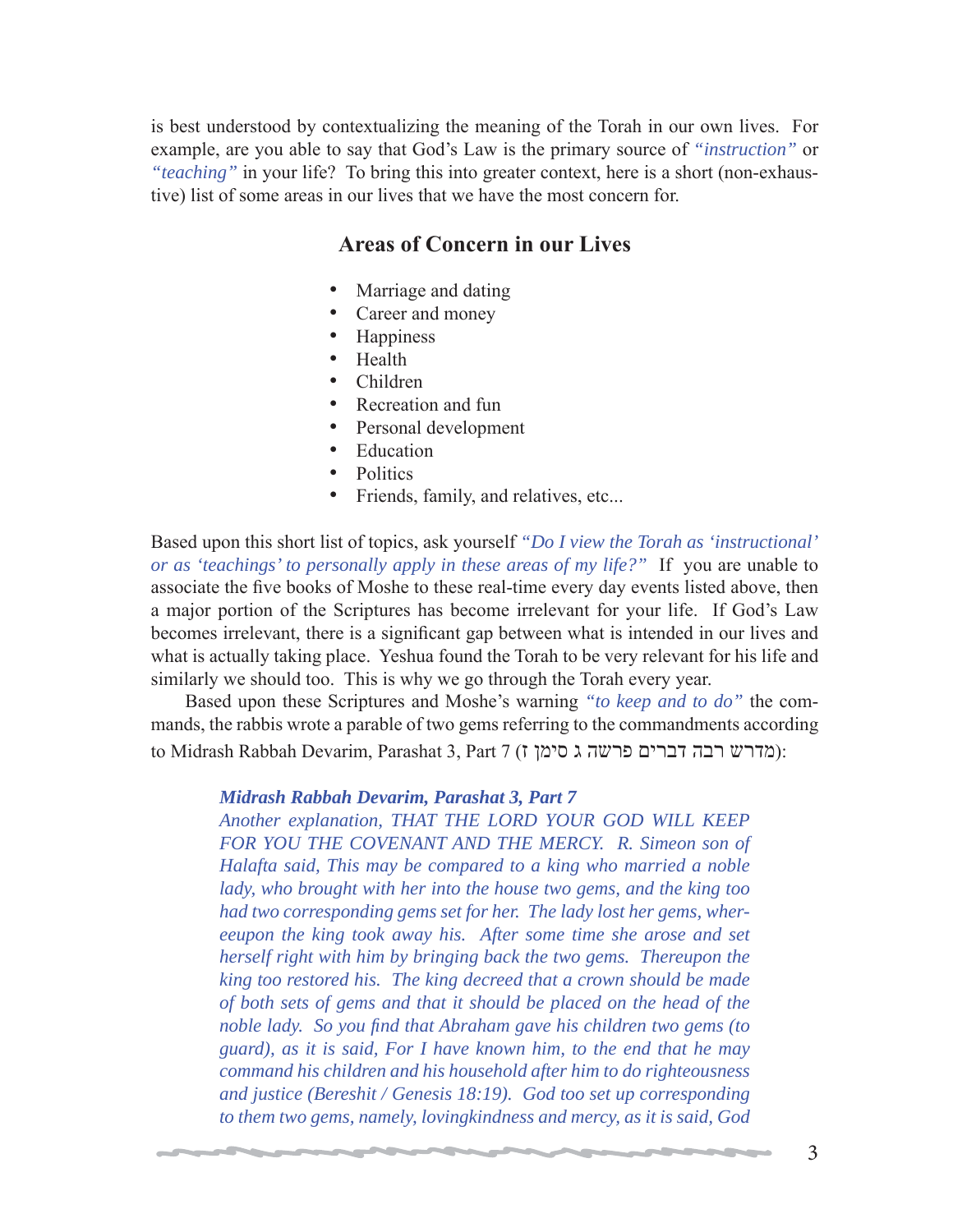*will keep for you the covenant and the mercy, and it further says, And He will give you mercy, and have compassion on you (Devarim / Deuteronomy 13:18). Israel lost theirs, as it is said, That you have turned justice into gall, and the fruit of righteousness into wormwood (Amos 6:12). God thereupon took away His, as it is said, For I have taken away My peace from this people says the Lord, even mercy and compassion (Jeremiah 16:5). Israel then arose and set themselves right with God and restored the two gems. Whence do we know this? For so it is written, Zion will be redeemed with justice, and they that return of her with righteousness (Isaiah 1:27). God too restored His. Whence this? For so it is written, For the mountains may depart, and the hills be removed, but My kindness will not depart from you, neither will My covenant of peace be removed, says the Lord that has compassion on you (Isaiah 54:10). And after Israel had restored theirs and God had given back His, God will say, Let both pairs be made into a crown and be placed on the head of Israel, as it is said, And I will betroth you unto Me forever, yes, I will betroth you unto Me in righteousness and in justice, and in lovingkindness, and in compassion. And I will betroth you unto Me in faithfulness; and you will know the Lord (Hosea 2:21).*

 The rabbis compare the commands of God to a king and his bride and two sets of gems. The wife lost her gems. This suggests a certain amount of carelessness with regard to the very precious gift of the king. These gems appear to be something that draws the king and queen together, notice how the gems of the queen are dependent for the gems of the king to be brought near. The wife then finds the gems, and the king decides to make a crown with both sets of gems set into the crown that may be placed upon his wife. The gems are known as *"righteousness and Justice."* The parable is paralleled to Israel who lost her gems because she walked away from righteousness and justice. Because of God's kindness, mercy, and grace, He is constantly working to restore His relationship with His bride. The Torah describes what pleases God, how we are to live in righteousness and justice. This is why the Apostle's spoke so often about doing what is right, serving God and others (maasim tovim), being merciful to everyone and even our enemies. We need to merge the Torah into the context of our lives so that we can be a reflection of our Savior Yeshua the Messiah and this occurs only with the help of the Holy Spirit of God.

 Considering the warnings that Moshe gives in the Torah portion, the warnings are contrasted with the mighty works God did to preserve His people which is illustrative of God's faithfulness to His people. Considering the faithfulness of God who extends His mercy and grace to an unfaithful people, we are encouraged with the hope and trust in our Father in Heaven because of what our Lord Yeshua the Messiah has done on our behalf. Despite the fact that often we are unfaithful, we sin, and we let Him down, He will never go back on what He has promised. It is within this context of God's continual faithfulness that we are able to lay claim to the Torah for our lives. We who are grafted into Israel, are partakers of both an earthly blessing as well as the coming heavenly